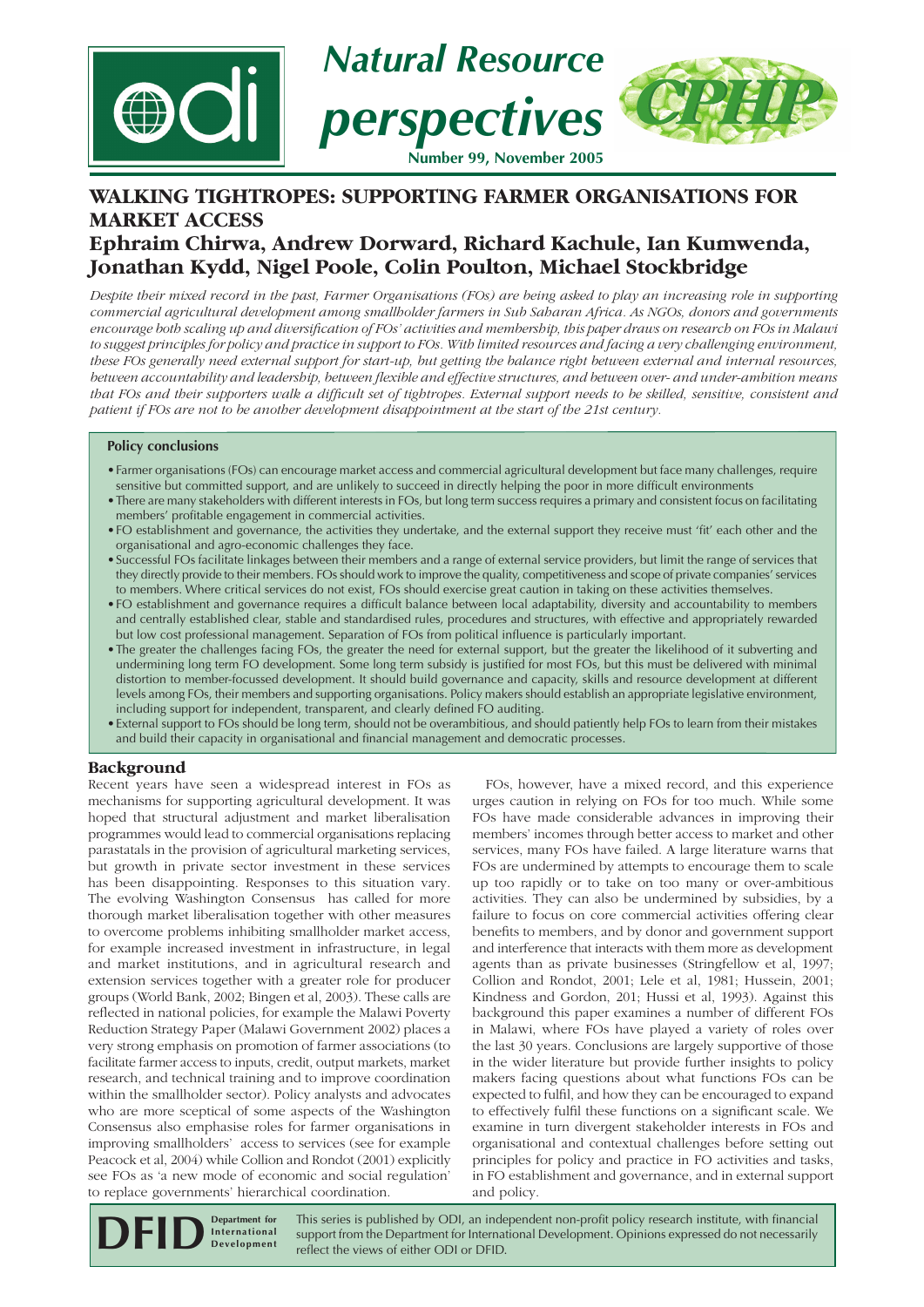| Table 1 Different Stakeholder interests in FOs                                               |                                                               |                                                              |                                                                                  |                                       |
|----------------------------------------------------------------------------------------------|---------------------------------------------------------------|--------------------------------------------------------------|----------------------------------------------------------------------------------|---------------------------------------|
| Interests                                                                                    | Stakeholders                                                  |                                                              |                                                                                  |                                       |
|                                                                                              | <b>Farmers</b>                                                | Private sector                                               | NGOs                                                                             | Public sector*                        |
| Overall objectives                                                                           | Improved livelihood<br>opportunities & security               | Knowledge & business<br>opportunities to increase<br>profits | Improved rural service delivery, economic<br>growth, welfare & poverty reduction |                                       |
| Specific objectives in their own dealings with FOs                                           |                                                               |                                                              |                                                                                  |                                       |
| Access to commercial services                                                                | Financial, input &<br>output markets, &<br>technical services |                                                              |                                                                                  |                                       |
| Low transaction costs                                                                        | Trust, grading, etc                                           |                                                              |                                                                                  |                                       |
|                                                                                              | Economies of scale in transactions                            |                                                              |                                                                                  |                                       |
| Improved information flow                                                                    | Market & technical info.                                      | Market (& technical)<br>info.                                | Community (& market & technical) info.                                           |                                       |
| Power                                                                                        | Farmer lobbying                                               |                                                              | Empowerment                                                                      |                                       |
| Cost effective rural entry                                                                   | New markets                                                   | New suppliers/clients                                        | For a wide range of economic & social services                                   |                                       |
| Improved food security                                                                       | Household food security                                       |                                                              | Household food<br>security                                                       | Household & national<br>food security |
| * Does not include extension staff working directly with FOs to improve their market access. |                                                               |                                                              |                                                                                  |                                       |

### **Stakeholder Interests in Farmer Organisations**

A variety of stakeholders have different interests in FOs playing different roles (see Table 1) . While many of these interests and roles are complementary, there are also conflicts between them – for example private sector and FO member interests in reduced transaction costs may require small and homogeneous membership (to keep down costs of group coordination) and a focus on a narrow range of high value activities – but this may conflict with the need to expand membership to gain economies of scale in marketing and with public policy, donor and NGO objectives to extend FO coverage to include poorer and more vulnerable groups.

A wider public interest in FOs also relates to the role they can play in promoting economic coordination for pro-poor growth. Kydd and Dorward (2004) argue that 'extensive coordination mechanisms' are often needed to overcome 'low level equilibrium traps' in poor rural economies. Before the introduction of structural adjustment and market liberalisation policies, most African states attempted to provide this through extensive market regulation, intervention and investments in market infrastructure. The Agricultural Development and Marketing Corporation's (ADMARC's) activities in Malawi in the 1970s and 1980s provide an example of a system that also used farmer clubs to achieve considerable success in smallholder agricultural development (see Box 1). FOs may then provide a potential alternative mechanism for promoting economic coordination in liberalised markets (see also Rondot and Collion, 1999), but as 'soft' coordination mechanisms they have less potential scope and reach than the 'hard' pre-liberalisation systems (where these could be made to work).

## **Challenges**

### *Organisational challenges*

FOs are characterised by multiple involvement of members as owners and suppliers of capital, as clients and (for some) as employees. These roles can lead to conflicting interests which do not arise in the same way in NGOs or private companies. The nature of these conflicts will vary with the regulations under which FOs operate – their own articles or by-laws and national laws relating to different forms of association.

An example of the difficulties posed by these multiple roles for members relates to the scale and pricing of services offered to clients. The need to provide dividends to members' capital, repay loans, and accumulate capital for investment suggests FOs should try to maximise profits and returns to capital. However members may be more interested in access to low cost services through low prices. Donors providing equity may also wish to extend the reach of services to poorer or more remote clients, although this may dilute and reduce FO profits and increase risks of failure .

The active involvement of FO members in different roles in FOs also poses 'collective action' difficulties. Collective action involves individuals cooperating to solve a shared problem or set of problems by establishing and implementing rules to promote common interests and action, and to prevent 'free riding'. Agreeing and implementing these rules is a major challenge and is generally more difficult with larger and more heterogeneous FO membership and where the benefits of collective action are uncertain, not clearly limited to or identified with FO membership, and of varying importance to members' livelihoods.

### **Box 1 Malawi Government Coordination and Support to FOs in the 1970s and 1980s**

Experience with government-sponsored cooperatives and other FOs in Africa has been largely negative as a result of lack of autonomy and political interference, sometimes promoting corruption (Lele et al, 1981; Hussi et al, 1993). However Malawian experience with FOs supported by the Ministry of Agriculture and ADMARC in the 1970s and 1980s was much more positive. Very high rates of maize productivity growth and credit repayment were achieved, although with limited human capacity development, through interlocking of government sponsored credit and ADMARC input supplies and monopsonistic control of output markets. Ministry of Agriculture extension agents also spent much of their time coordinating credit, input delivery and produce marketing services to farm clubs. Although most of these clubs were growing maize and failed in the 1990s (as a result of simultaneous shocks from drought, from political and economic liberalization unraveling the interlocked system, and from macro-economic instability) a significant number survived growing cotton (with some difficulty) or have revived with new opportunities to grow burley tobacco.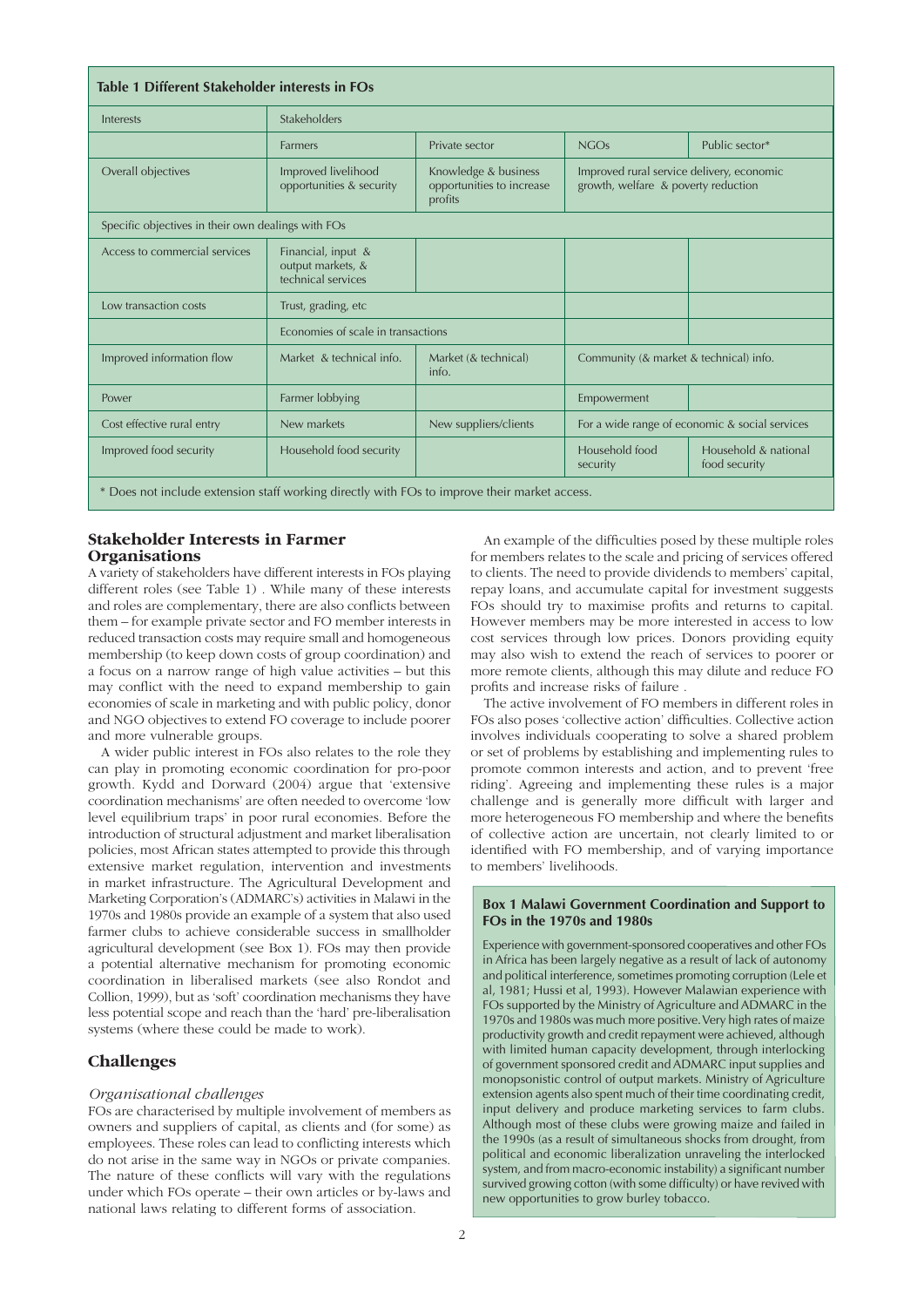Other special difficulties arise in FO leadership and governance. Different organisational and leadership 'cultures' and structures may be appropriate to different stages of organisational development. Young commercial organisations often benefit from strong, centralised but flexible leadership unconstrained by bureaucracy. However, where FO members lack basic literacy, business skills and experience this may provide opportunities for local elites to capture the organisation and allow leaders to misuse FO resources. Leadership succession may also pose problems in these circumstances, and accountability to members may be problematic where external donors are more important sources of capital and resources than FO members.

### *Environmental or contextual challenges*

The context in which FOs operate in Malawi poses a number of challenges. These include: physical and natural difficulties in agricultural production (for example poor soils and uncertain rainfall); poor infrastructure; poor health status and the effects of HIV/AIDS; poor services (for example absent, late, poor quality and/or unreliable input and output markets); an unfavourable macro-economic environment; low levels of wealth and economic activity; low levels of literacy; and a weak and often inappropriate institutional environment. The latter includes poor security, traditional attitudes to business and business relations, difficulties in separating FO leadership and management from politics, and inappropriate and/or poorly enforced regulations for FO governance.

These environmental challenges exacerbate many of the organisational challenges faced by FOs, as they reduce the benefits of FO membership, increase uncertainty, encourage short term planning horizons, limit members' willingness and ability to invest in FOs and make FOs susceptible to capture by elites.

Organisational and contextual challenges limit the scale, scope and spread of FOs and their activities, and thus their development impact. They also limit the extent to which FOs can directly serve poorer people. Poor households are under-represented in FOs in Malawi. Poorer people's more limited resources may lead to their being (a) less able to gain from FO services and membership; (b) less able to afford the time and cash costs of membership, and (c) less welcome to existing FO members who may see them as posing difficulties in FO management. But FOs also tend to be established in less poor areas with lower land pressure and better cropping opportunities (Kachule and Dorward, 2005).

## **Principles for Policy and Practice**

### *Ensuring Farmer Organisations 'Fit'*

Previous discussion suggests that a complex set of conditions are necessary for FOs' effective promotion of members' access to markets. Developing and applying concepts from Korten (1980), and building on the distinction between grassroots 'farmer clubs' and higher tier associations and apex farmer organisations of which farmer clubs are 'members', figure 1 sets out the need for the wider environment and FO members' service demands to determine FO governance and roles in service delivery, at both club and higher levels. This analysis does not suggest a 'blueprint' model but a focus on ensuring that FOs' tasks and services, their establishment and governance, and external support and policy are designed and evolve to 'fit' each other and the changing capacities and constraints affecting FOs, their members, and other stakeholders with whom they interact. Thus services provided must fit members' needs, and the complexity and resource demands of service provision must be met by FO or supporting organisations' capacity, skills and resources. This makes demands on FOs' governance structures which must **Figure 1: Farmer Organisation** also fit members' abilities and requirements for participation

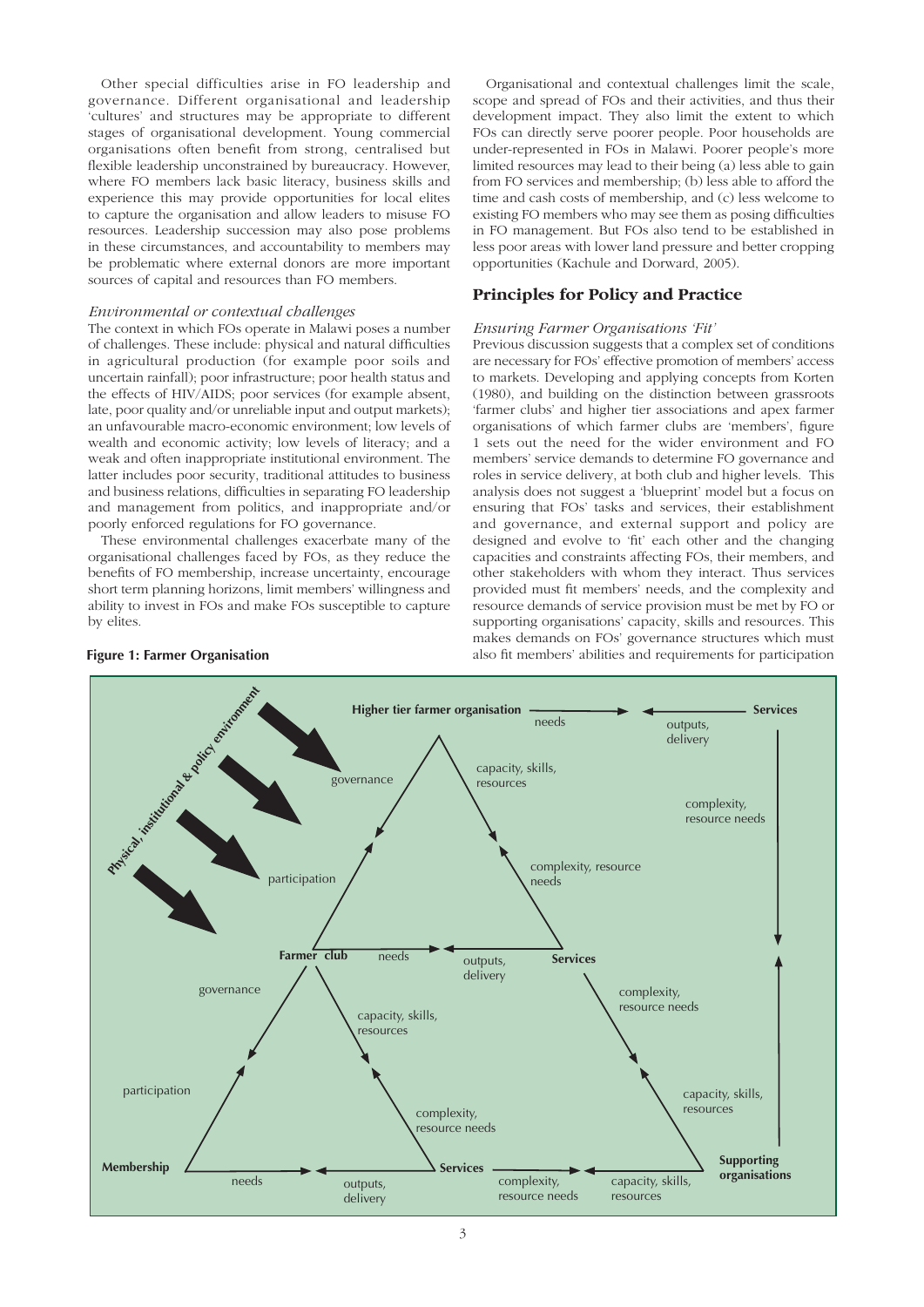(themselves related to members' service delivery needs).

### *Principles for FOs' tasks and services*

Fundamentally, FOs must provide services that deliver to their members clear, continuing and valued benefits. These services should not be accessible to members from other sources on similar terms, nor should the FO offer them to non-members on the same terms as to members. As Figure 1 shows, the managerial (complexity) and resources demands of the services provided should also be within the capacity and competence of FOs: FOs should not try to provide too many services, nor services that are very demanding of technical, managerial or financial resources - otherwise they may become over-extended and unable to sustain effective and timely services at an attractive price.

Since their members generally need complementary market, technical and capacity development services (Bingen et al., 2003), FOs need to play a facilitatory role in bringing service providers and members together rather than delivering services themselves. Where critical services do not exist, FOs should exercise caution in taking on these activities themselves: if private companies cannot provide these services at a profit then FOs will generally be unable to do so (Box 3 describes how NASFAM has addressed this by the creation of an independent commercial service subsidiary). Conversely if returns or benefits from any FO or member investments are directly or indirectly dependent upon services delivered by other organisations then FOs must clearly establish the reliability and costs of these services prior to members' or FOs' investments.

Strategic partnerships between FOs and private sector service providers may be important. Instead of competing, FOs should try to work with private companies to improve the quality, competitiveness and scope of their services to members. This may involve collective action in negotiations

### **Box 2 Farmer Organisations in Smallholder Tea Production in Malawi**

The Smallholder Tea Authority (STA) was formed shortly after Malawi's Independence. By 1990 2,400 ha had been planted by 4900 smallholders, who were required to register and work with the STA, a parastatal. The STA effectively supported smallholders with free seedlings for plantation establishment, free extension, tea and maize inputs on credit, and regular on-farm collection of harvested tea with first payment within 10 days. However the pressures to continue expansion meant that the STA was never financially strong. During the 1990s increased political interference in the board, diversion of transport to politicians' use, increasingly late payments, farmer demands for higher prices, declining STA staff and collapse of the input credit system led to severe financial difficulties for the STA, a collapse in field and factory operations, and alienation of farmers who responded by selling to local estates. These welcomed high quality smallholder tea and better utilization of factory capacity and began to offer interlocked input credit and extension advice, some also offering health, education and social services.

 After 2002 the STA was dissolved and the Smallholder Tea Growers Trust (STGT) formed with 3 growers, 2 chiefs, and a lawyer and an accountant appointed by their professional bodies. Management and debt were slimmed down and restructured with new appointments, with a strong mandate to minimize operational costs, produce quality tea, pay farmers on time, and operate within the cash flow of the company. Since the reform a large number of farmers have returned to STECO and are receiving much better services, though some blocks have formed their own association and continue to sell to estates and indeed have started operating their own tea factory.

 The case illustrates the difficulties in establishing FOs, the resilience and determination of smallholders in the face of a long decline in services to tea production, difficulties from political interference and the importance of lean but effective management and services.

on price, quality, etc (Best et al., 2005). There may be particular opportunities where private produce buyers have processing plant or fixed sales contracts which means that they are looking for secure sources of produce and may be willing to invest in longer term relationships with FOs (see Box 2).

Services offered can of course increase over time, to reflect changing demands from members, changing capacity of the FO, and changing services offered by other organizations, but any expansion must be carefully phased, and should match existing capacity. Advocacy, which often does not provide benefits very specific to members over non-members, will often be a later and higher tier activity.

An important conclusion from this discussion is that there are certain tasks, geographical areas, products and indeed types of farmer that 'market access' types of FO should not attempt to work with. Particular difficulties are also generated by products whose buyers impose very stringent quality demands and by products which lack a concentrated market chain, so that credit recovery cannot be enforced by deductions from produce sales (see Poulton et al 2005). Support to food crops intensification is particularly difficult unless it can be bundled with a cash crop marketed through a concentrated supply chain or (in micro-finance groups) linked to regular repayments made from other sources of regular income. FOs will be driven by the need to take up improved services for their members, but need also to be conscious that the above represent real constraints.

### *Principles for FO establishment and governance*

The establishment and governance of FOs at both club and higher levels faces a number of dilemmas. FOs need to adapt to local and changing opportunities and constraints, but they also need clear, stable rules, procedures and structures. FOs also need to access skilled professional resources (in marketing, technical, financial and business management skills) and to transport and communication services, but they must be 'mean and lean' – effective but not burdened by high overhead staff or transport costs. The integrity and professionalism of strong non-executive trustees can play a critical role here (see Boxes 2 and 3). Similarly, good FO leaders and managers need to be attracted by worthwhile incentives and advancement opportunities, but these must be aligned with the ability of FOs to serve their members' interests. These dilemmas demand a fine balancing act, often in very difficult circumstances.

Other key lessons and principles in addressing these challenges emerge from FOs studied in Malawi, particularly from the experience of NASFAM (Box 3) .

- Clear rules should establish norms of behaviour by officials and members, with systems for monitoring and applying sanctions. Financial audit systems are particularly important.
- Governance structures determining the relationship between voting rights or control, equity investment and use of FO services need to evolve to match the critical market and resource opportunities and constraints facing FOs. Alternative models include, for example, traditional cooperatives, 'new generation cooperatives' (with, for example, modifications to voting rights and share transfer mechanisms) and FO or co-ownership of private companies providing services (see for example Knight et al, 2003; Escobal et al., 2000; Box 3)
- Most grassroots farmer clubs need support from higher tier membership, governmental, non-governmental or commercial organizations, but this support needs to be carefully targeted at clubs' needs and opportunities, recognizing that capacity building is a long term process.
- Farmer clubs and higher tier organizations are susceptible to political interference. Clear rules must be agreed and enforced to prevent subversion through political influence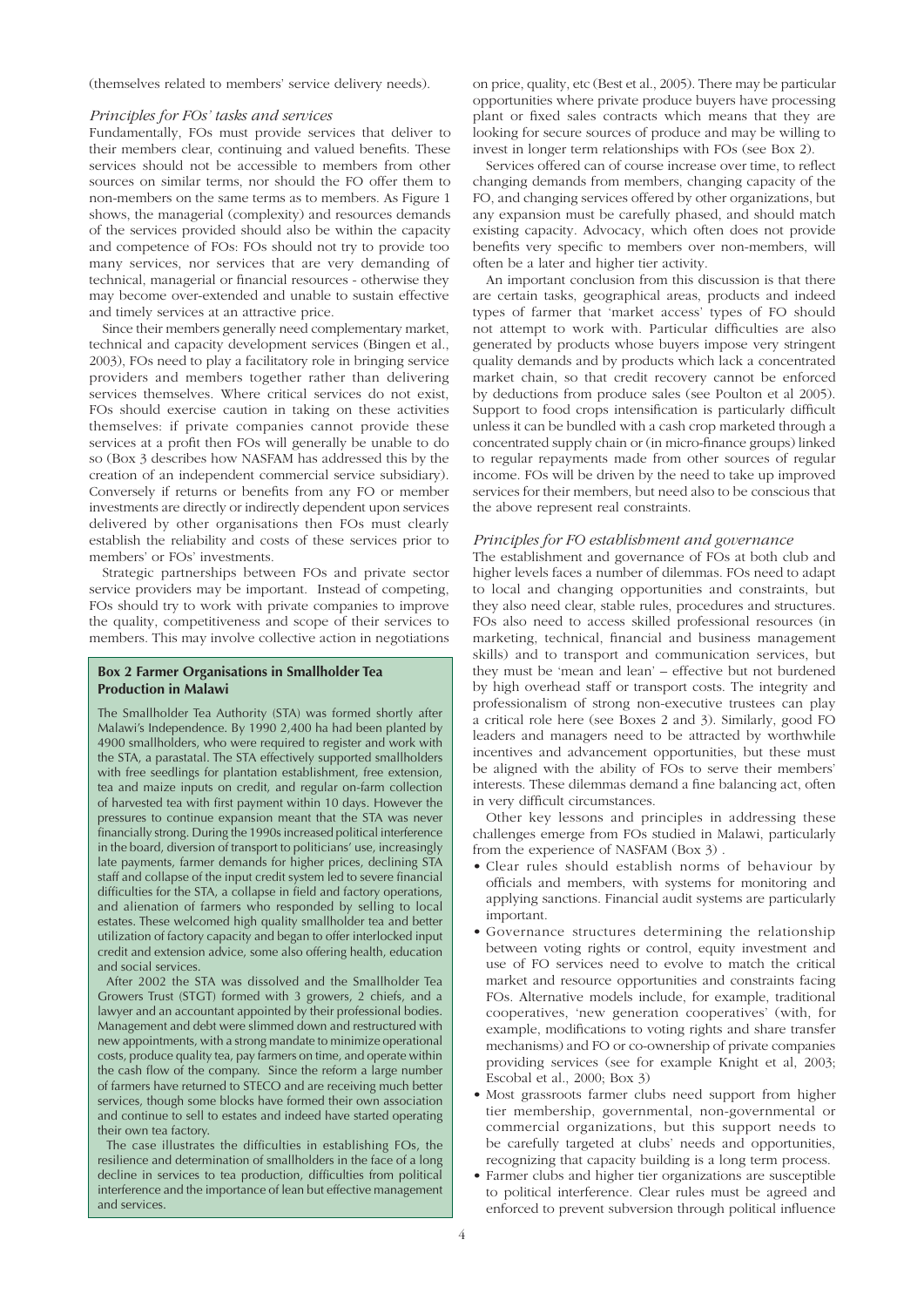### **Box 3 NASFAM (National Smallholder Farmers Association of Malawi**

NASFAM is a national farmer membership organisation that supports the formation and operation of farm clubs to improve members' access to profitable farming opportunities. Formed in 1997 by 14 Farmer Associations that emerged from the USAID supported Smallholder Agribusiness Development Programme, by 2004 it had established 20 more new associations to include over 100,000 members in more than 5,000 clubs, representing nearly 5% of farming households in Malawi. Local clubs with 10 to 20 members are organised into associations under the national umbrella of NASFAM. NASFAM owns subsidiaries which provide commercial and development support services to associations, clubs and members. NASFAM has a growing national advocacy role and influence.

 Critical elements of NASFAM's success include focussing on motivated farmers and good business opportunities; adequate market and client research when starting new activities; concentrating on developing linkages with a range of service providers rather than trying to provide too many services itself; and a core focus in its own services on developing market linkages, technical support, capacity building (literacy and management training) and governance (with standard membership rules and structures and financial management and auditing services). Club, associations and NASFAM constitutions are carefully crafted to provide overall membership control but also considerable independence to professional managers and commercially experienced leaders. The provision of some services through subsidiaries also provides some protection from the bureaucratic interference that cooperatives are potentially prone to.

 Critical elements in NASFAM's success lie in the ways it addresses the organizational and contextual challenges outlined below, although it does not work directly with food crops nor does it directly serve the interests of the poorest and most marginal sections of the rural population.

| Challenges to FOs                                                                             | <b>NASFAM</b> strategy                                                                                                                                                                                                                                                                                                                                                                                                                                                                 |
|-----------------------------------------------------------------------------------------------|----------------------------------------------------------------------------------------------------------------------------------------------------------------------------------------------------------------------------------------------------------------------------------------------------------------------------------------------------------------------------------------------------------------------------------------------------------------------------------------|
| Divergent equity, client, &<br>leader interests                                               | Strong business service focus & motivation for members & FOs<br>Strong donor & professional emphasis on business culture<br>Strong structures to separate FOs from business service operations                                                                                                                                                                                                                                                                                         |
| Collective action                                                                             | Promotion of strong business culture<br>Focus on business services to individual members                                                                                                                                                                                                                                                                                                                                                                                               |
| Need for strong leadership<br>to be effective but not<br>overbearing                          | Strong leadership from professional staff, trustees & donor<br>FO leadership encouraged within clear rules<br>Strong capacity building in business & governance skills & culture<br>Strong accountability of leaders to members for effective services                                                                                                                                                                                                                                 |
| Poor business environment<br>Lack of business services<br>Poor infrastructure<br>Rapid change | Careful selection of areas & crops/ businesses with good potential<br>Close relations with range of service partners<br>Direct provision of limited but properly supported critical services by separately managed commercial service<br>(later NASCOMEX)<br>Donor subsidy to FO & professional capacity development & to supporting services separate from FOs<br>Flexible & imaginative management & structures (eg NASCOMEX)<br>Staged approach to expand scale & range of services |
| Political interference<br>Government interference                                             | Clear & enforced rules separating politics from FO leadership<br>Management strongly independent from government but close field level cooperation with government services                                                                                                                                                                                                                                                                                                            |

NASFAM has benefited from long term, committed donor support involving financial, technical and policy assistance. This is steadily being phased out, with remaining financial support being concentrated on NASFAM's development rather than commercial services. Challenges to NASFAM include the difficult conditions for farming and business in Malawi, the need for further diversification, and pressure both to reduce its reliance on financial support from donors and to expand the scale and scope of its commercial and development activities. Another challenge relates to difficulties in supporting members' access to financial services outside the concentrated marketing system in the tobacco sector, and the range of political, institutional and economic difficulties faced by that sector. Source: http://www.nasfam.org/; NASFAM annual reports; interviews

in trustee and leadership appointments and activities (see Boxes 2 and 3).

- Higher tier organizations have particular responsibilities to provide technical, managerial and organizational support to clubs and to facilitate capacity development (see Bingen 2003). This may be in establishing membership and leadership structures and rules, in external auditing, and in establishing new clubs or dividing clubs which have grown large and unwieldy.
- A fine balance is needed between democratic participation by members and hierarchical control by strong professional managers.
- Farmer clubs and higher tier FOs must avoid being too ambitious and expanding the scope or scale of activities too fast. Organizations need to adopt a 'learning process' approach that develops through three stages – learning to be effective, learning to be efficient, and learning to expand (Korten, 1980).

### *Principles for external support and policy*

The challenges facing FOs and the principles for FO tasks,

services, establishment and governance have a number of implications for external support and policy. The greater the contextual challenges facing FOs, the greater the need for external support, but the greater the likelihood of that support subverting and undermining the ability and willingness of FOs to genuinely serve their members' interests. Nevertheless some form of long term subsidy is probably needed if FOs are to become effective instruments for poverty reduction (although they may not be effective in the most difficult areas). The challenge then is to deliver such support or subsidy in a way that is least distorting to member-focused FO development.

A useful approach is to consider where government and donor agencies' policies and programmes 'fit' in Figure 1: how can they best support governance and capacity, skills and resource development at different levels among FOs, their members and supporting organisations?

First, FOs should not be expected to take on conflicting or impossible roles. Second, donors and policy makers need to pay attention to improving the conditions (or context) necessary for FOs to be able to operate effectively. Third, external support to FOs must be committed over the long term.